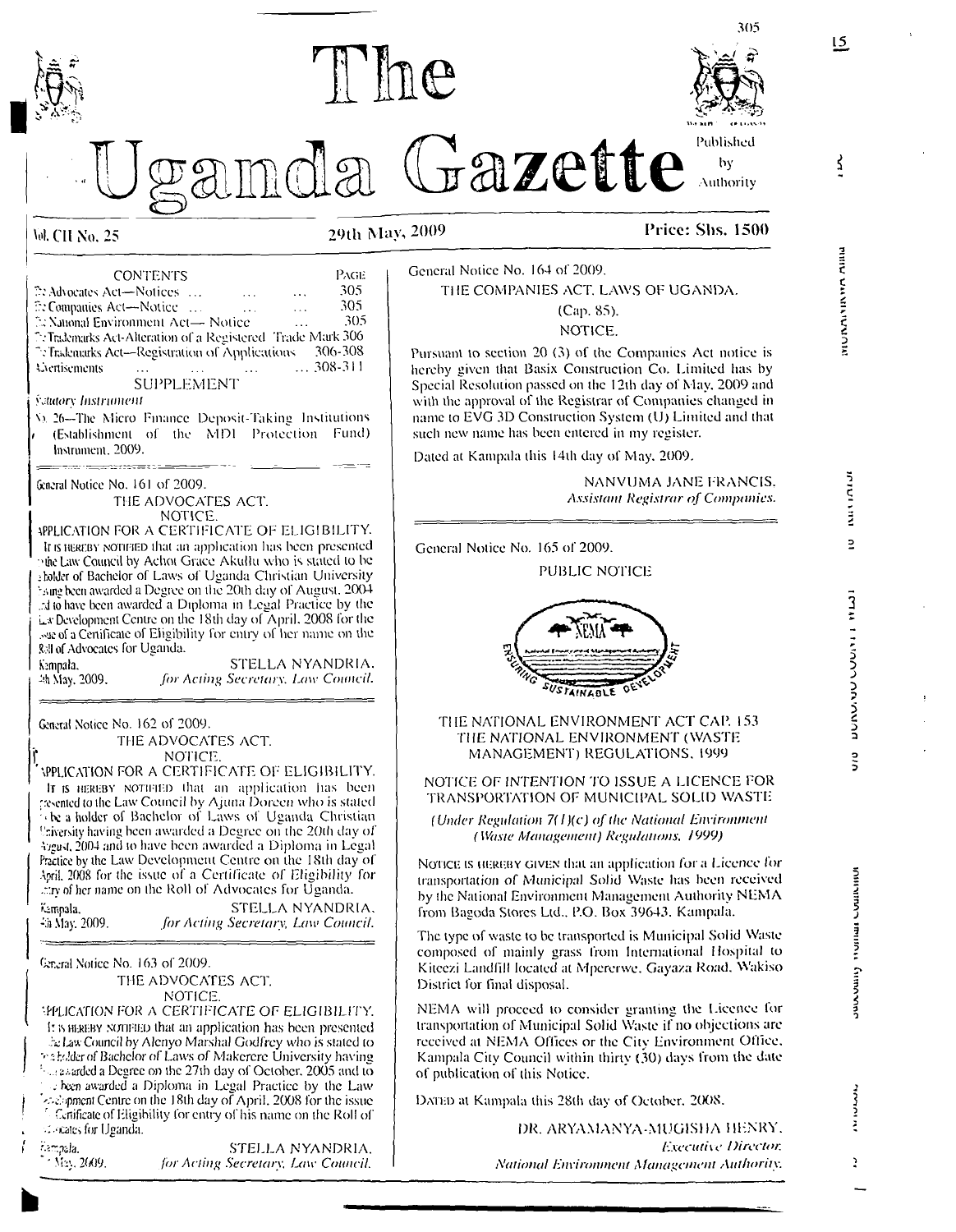## ALTERATION OE A REGISTERED TRADEMARK NO. 2S792

#### *Section JS*

### TO WHOM IT MAY CONCERN

TAKE NOTICE IHAT the Trademark No. 28792 in Class 09 Schedule III. in the name of Orion Electronics Limited of 29. Jaszberenyi. ut. Budapest. Hungary. C/o. Mascmbe. Makubuya. Adriko. Karugaba & Ssekatawa (MMAKS) Advocates. P.O. Box 7166. Kampala. Uganda in Class 09. advertised in *The Uganda Gazette* Vol. 37 No. XCVIX No. 37 dated the <sup>1</sup>6ih day of June. 2006 in the name of ORION ELECTRONICS LIMITED has been altered under Section 38 of the Trademarks Act as under.

The Specification of the goods in respect of which the mark is registered is now as below:

Radios, televisions, radio cassette recorders, black and white television sets, colour televisions, videos, video ('Ds. DVDs, photographic, cinematographic and optical apparatus and instruments; cellular and mobile telephones, apparatus and instruments for the recording, transmission, broadcasting, reception, parts and accessories for all the above goods, and all goods included in Class 9.

Issued al Kampala this 20th day of May. 2009.

KATUTSI VINCENT. *<sup>A</sup> ssistant Registrar ofTrademarks.*

General Notice No. 167 of 2009.

THE TRADE MARKS ACT. (Cap. 83). notice:.

NOTICE IS HEREBY GIVEN that any person who has grounds to oppose the legistration of any of the marks advertised heiein may within sixty days from the dale of this *Gazette,* lodge a Notice of opposition on Trade Mark Form No. 6 together with a Ice of Shs. 4000 in case of National applicants or USS 250 in case of foreign applicants. The period of lodging Notice of opposition may be extended in suitable cases by the Registrar as he thinks fit upon such terms as he may direct. Formal opposition should not be lodged until after reasonable notice has been given by letter to the applicant so that he may have an opportunity to with draw his application before the expense of opposition proceedings is incurred, failure to give such notice will be taken into account in consideting any application by the opponent for an order for costs if the opposition is uncontested by the applicant. Representations of the marks herein advertised can be inspected at the office of the Registrar of 'Trade Marks. Amamu House. Plot No. 5B George Street. P.O. Box 6S4S. Kampala.

(21) Application No. 32243 in Pari "A". (52) Class 32. (54)



- (57) *Nature of goods—* Beers: mineral and aerated waters and other non-alcoholic drinks; fruit drinks and fruit juices; syrups and other preparations for making beverages.
- (73) *Name ofapplicant* Kabazi Canners Ltd.
- (77) *Address—* P.O. Box 4152 L Nairobi. Kenya.
- (74) C/o. Verma Jivram & Associates. P.O. Box 7595 Kampala.
- (22) *Date offiling application—* Sth May. 2009.
- $(21)$  Application No. 32244 in Part "A".

(52) Class 29.

(54)



(57) *Nature ofgoods—* Meat. fish, poultry and game; meat extracts; preserved, frozen, dried and cooked fruits and vegetables; jellies, jams, compotes; eggs, milk and milk products; edible oils and fats.

(73) *Name ofapplicant*— Tru foods Ltd.

- (77) *Address—* P.O. Box 41521-00100. Nairobi. Kenya.
- (74) C/o. Verma Jivram & Associates. P.O. Box 7595. Kampala.

(22) *Date offiling application—* 8th May. 2009.

(21) Application No. 32246 in Part "A". (52) Class 29. (54)



(59) (64)

 $(53)$ 

 $(64)$ 

 $(53)$  $(59)$ 

- (57) *Nature ofgoods—* Meat. Tish, poultry and game; meat extracts; preserved, frozen, dried and cooked fruits and vegetables: jellies, jams, compoles; eggs, milk and milk products: edible oils and fats.
- (73) *Name ofapplicant* Tru foods Ltd.
- (77) *Address—* P.O. Box 41521-00100. Nairobi. Kenya.
- (74) C/o. Verma Jivram & Associates. P.O. Box 7595. Kampala.
- (22) *Date offiling application—* Sth May. 2009.
- (21) Application No. 32247 in Part "A".

(52) Class 31.

(54)

 $(53)$  $(59)$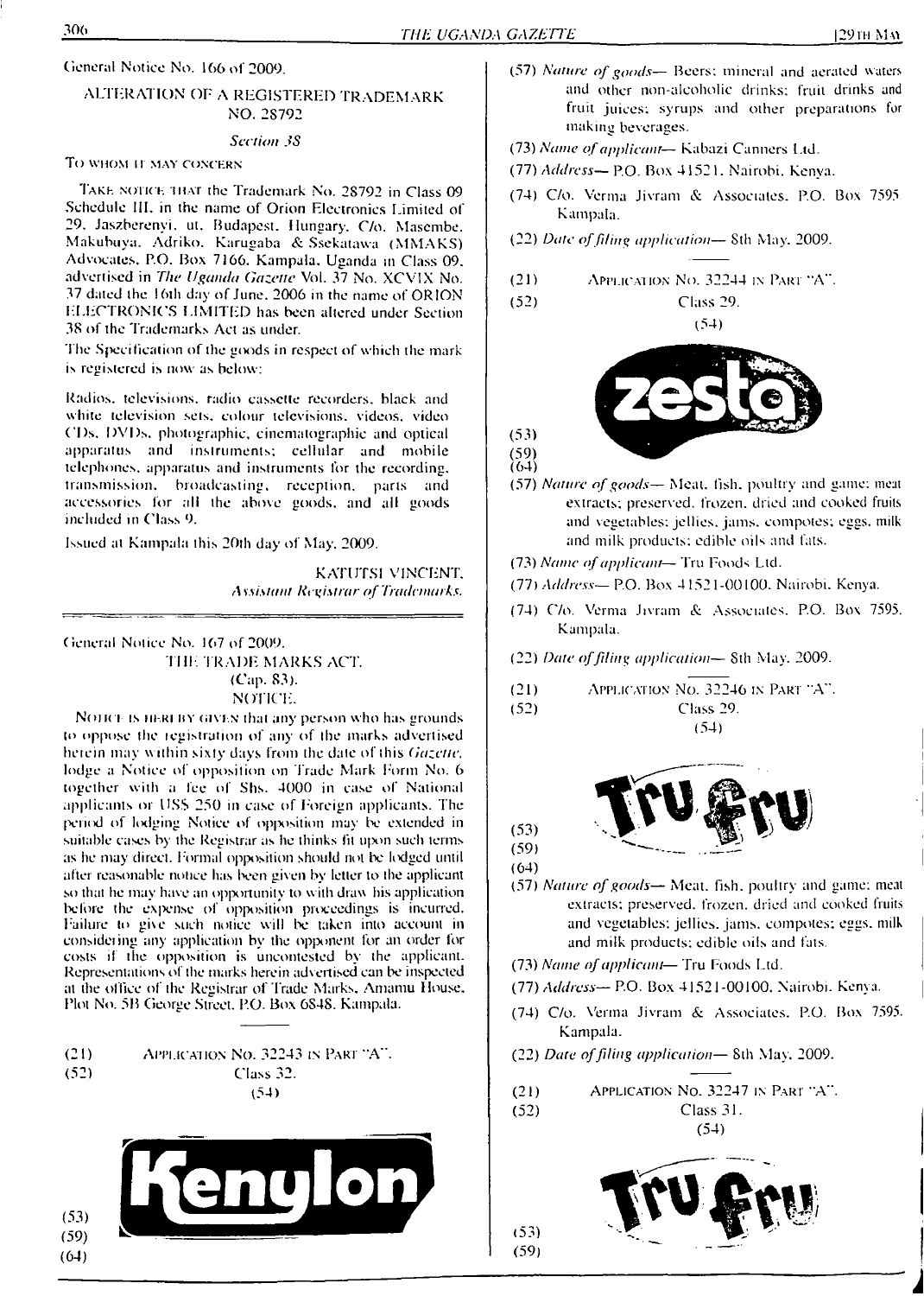| THE UGANDA GAZETTE<br>$[9]$ IH MAY]                                                                                                                                                                                                                                                                                                                                                                                                                                                             | 307                                                                                                                                                                                                                                                                                                                                                                                                                                                              |
|-------------------------------------------------------------------------------------------------------------------------------------------------------------------------------------------------------------------------------------------------------------------------------------------------------------------------------------------------------------------------------------------------------------------------------------------------------------------------------------------------|------------------------------------------------------------------------------------------------------------------------------------------------------------------------------------------------------------------------------------------------------------------------------------------------------------------------------------------------------------------------------------------------------------------------------------------------------------------|
| (لم<br>50 Nature of goods-- Agricultural, horticultural and<br>forestry products and grains not included in other<br>classes; live animals; fresh fruits and vegetables;<br>seeds, natural plants and flowers; foodstuffs for<br>animals; malt.<br>(3) Name of applicant-Tru Foods Ltd.<br>(77) Address- P.O. Box 41521-00100, Nairobi, Kenya.<br>74) C/o. Verma Jivram & Associates, P.O. Box 7595,<br>Kampala.<br>(22) Date of filing application— 8th May, 2009.                             | <u>15</u><br>(59)<br>(64)<br>(57) Nature of goods—All goods in class 16.<br>(73) Name of applicant-- KETZUG Limited.<br>(77) Address-- P.O. Box 1296, Victoria, Mahe, Seychelles.<br>(74) C/o Jonah & Associates, P.O. Box 11034, Kampala.<br>(22) Date of filing application-25th September, 2008.<br>APPLICATION NO. 32230 IN PART "A".<br>(21)<br>(52)<br>Class 30.<br>(54)                                                                                   |
| (21)<br>APPLICATION NO. 40017 IN PART "A".<br>(52)<br>Class 25.<br>(54)<br>(53)<br>(59)<br>(64)<br>(57) Nature of goods- Clothing, footwear, headgear.<br>(73) Name of applicant- Uganda Kisa Trading Co. Ltd.<br>(77) Address-- P.O. Box 247655. Kampala, Uganda.<br>(74)<br>(22) Date of filing application-21st May, 2009.<br>MAUDAH ATUZARIRWE,<br>Kampala.<br>21st May, 2009.<br>Assistant Registrar of Trade Marks.                                                                       | (53)<br>(59)<br>(64)<br>(57) Nature of goods- Candy; confectionery and all goods<br>included in Class 30.<br>(73) Name of applicant- Agro Value Limited.<br>(77) Address-P.O. Box 7537, Kampala.<br>(74)<br>(22) Date of filing application-8th May, 2009.<br>(21)<br>APPLICATION No. 40011 IN PART "A".<br>(52)<br>Class 33.<br>(54)                                                                                                                            |
| APPLICATION NO. 31547 IN PART "A".<br>(21)<br>Class 16.<br>(52)<br>(54)<br>Bank The Listening, Caring<br>(53) Disclaimer— Registration of this Trademark shall give<br>no right to the exclusive use of the word "BANK"<br>or the phrase "THE LISTENING, CARING                                                                                                                                                                                                                                 | SIMBA<br>The Panel<br>(53)<br>(59)<br>(64)<br>(57) Nature of goods- Alcoholic beverages (except beers).<br>(73) Name of applicant-- RWATWOOKI (U) Ltd.<br>(77) Address- P.O. Box 575. Kasese, Uganda.<br>(74)<br>(22) Date of filing application-15th May, 2009.                                                                                                                                                                                                 |
| FINANCIAL PARTNER" except as represented.<br>(59)<br>(64)<br>(57) Nature of goods- All goods included in Class 16.<br>(73) Name of applicant-- Equity Bank Limited.<br>(77) Address- NHIF Building, 14th Floor, P.O. Box 75104-<br>00200, Nairobi, Kenya.<br>(74) C/o Katende, Ssempebwa & Co. Advocates, P.O. Box<br>2344, Kampala.<br>(22) Date of filing application-3rd October, 2008.<br>APPLICATION NO. 31523 IN PART "A".<br>(121)<br>1521<br>Class 16.<br>(54)<br><b>KETZUG</b><br>(53) | (21)<br>APPLICATION No. 40016 IN PART "A".<br>(52)<br>Class 25.<br>(54)<br>(53)<br>$\mathcal{L}_{\mathcal{M}}$<br>'n<br>(59)<br>(64)<br>(57) Nature of goods— Clothing, footwear, headgear.<br>(73) Name of applicant- Uganda Kisa Trading Co. Ltd.<br>(77) Address-P.O. Box 247655, Kampala, Uganda.<br>(74)<br>(22) Date of filing application-21st May, 2009.<br>Kampala,<br>KATUTSI VINCENT.<br>22nd May, 2009.<br><b>Assistant Registrar of Trade Marks</b> |

J

Í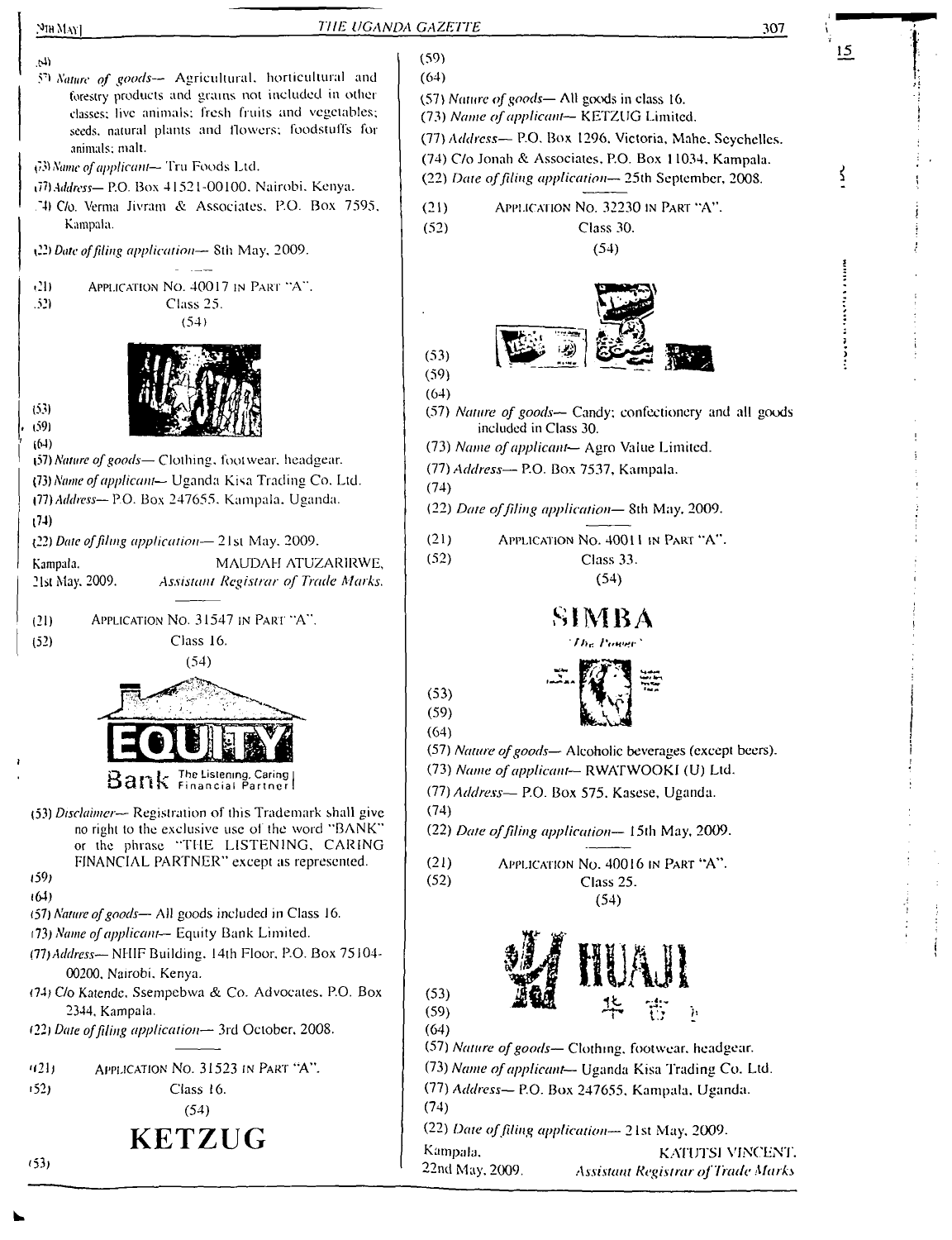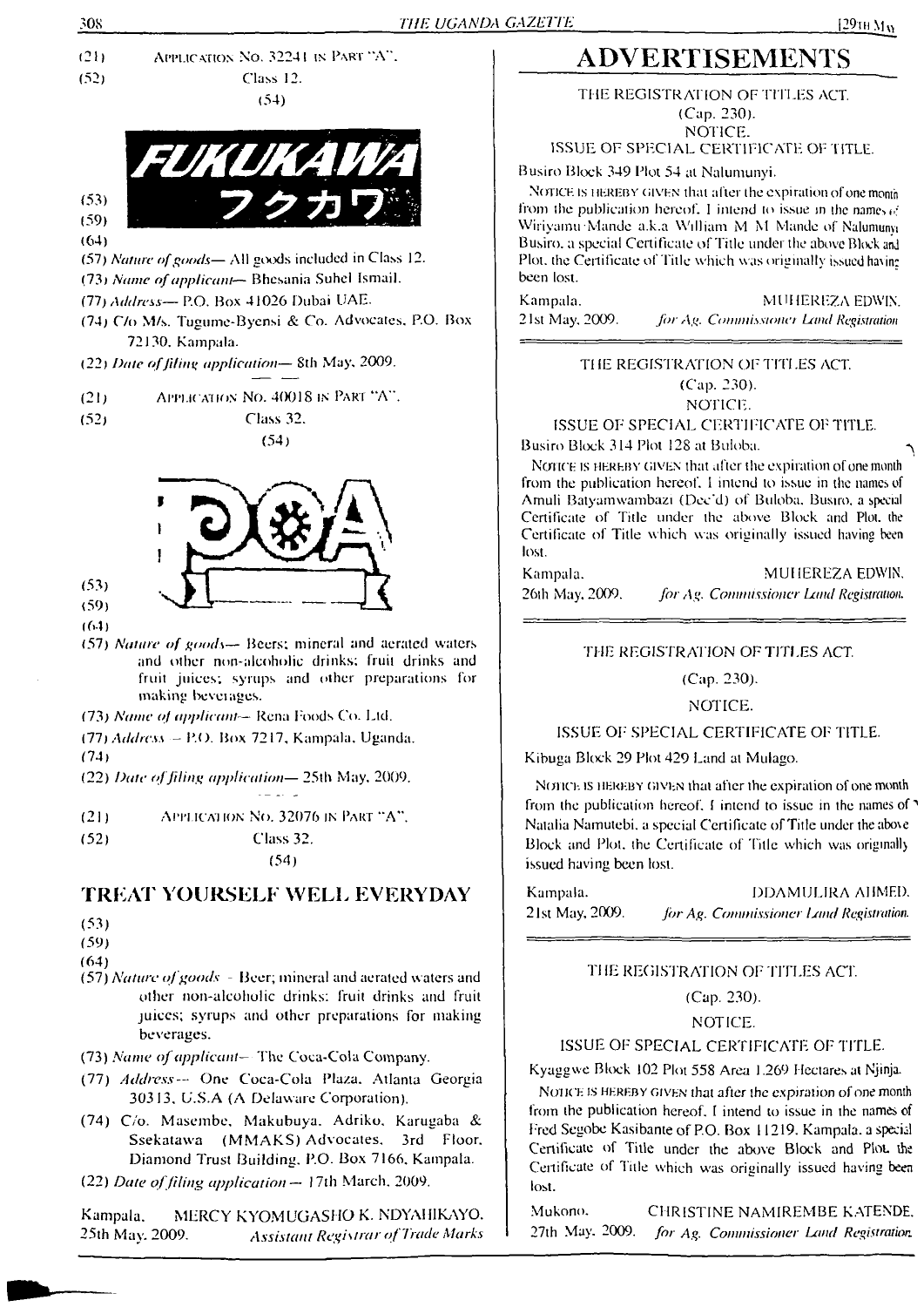### THE REGISTRATION OF TITLES ACT.

(Cap. 230).

### NOTICE.

### ISSUE OF SPECIAL CERTIFICATE OF TITLE.

*Leasehold Register—*Volume 2913 Folio 19. Plot No. 96. Bugahya Block <sup>15</sup> at Bujumbura. Hoima.

Nonce is hereby given that after the expiration of one month from the publication hereof. <sup>I</sup> intend to issue in the names of Byaruhanga Ira Kirungi John of P.O. Box 227. Hoima. a special Certificate of Title under the above Volume and Folio, the Certificate of Title which was originally issued having been lost.

Kampala, SARAH KULATA BASANGWA. 30th April. 2009. Ag. Commissioner *Land Registration*.

#### THE REGISTRATION OF TITLES ACT.

(Cap. 230).

#### NOTICE.

#### ISSUE OF SPECIAL CERTIFICATE OF TITLE.

Kyadondo Block 192 Plot 53 Land at Buwate.

NOTICE IS HEREBY GIVEN that after the expiration of one month from the publication hereof. <sup>I</sup> intend to issue in the names of The Administrator General (Administrator of the estate of the late Bakumpe Mereserina. Administration Cause No. HCT-00-CV-AC-1593-2006 of the High Court of Uganda), a special Certificate of Title under the above Block and Plot, the Certificate of Title which was originally issued having been lost.

Kampala. 22nd May. 2009.

SARAH KULATA BASANGWA. *Ag. Commissioner Land Registration.*

#### THE REGISTRATION OF TITLES ACT.

(Cap. 230).

#### NOTICE.

#### ISSUE OF SPECIAL CERTIFICATE OF TITLE.

Kyadondo Block 192 Plot 46 Land at Buwate.

NOTICE IS HEREBY GIVEN that after the expiration of one month from the publication hereof. I intend to issue in the names of The Administrator General (Administrator of the estate of the late Bakumpe Mcreserina. Administration Cause No. HCT-00-CV-AC-1593-2006 of the High Court of Uganda), a *special* Certificate *of Title* under (he above Block and Plot, the Certificate of Title which was originally issued having been lost.

Kampala. SARAH KULATA BASANGWA. 22nd May. 2009. *Ag. Commissioner Land Registration.*

## THE REGISTRATION OF TITLES ACT. (Cap. 230). NOTICE.

#### ISSUE OF SPECIAL CERTIFICATE OF TITLE. Busiro Block 341 Plot 17 Land at Nakasozi.

NOTICE IS HEREBY GIVEN that after the expiration of one month from the publication hereof. <sup>1</sup> intend to issue in the names of Rose Mary Kabataizibwa Lwemamu & Christopher Lwanga of P.O. Box 714. Kampala, a special Certificate of Title under the above Block and Plot, the Certificate of Title which was originally issued having been lost.

Kampala. NYOMBI ROBERT. 27th April. 2009. *forAg. Commissioner Land Registration.*

### THE REGISTRATION OF TITLES ACT. (Cap. 230). NOTICE.

#### ISSUE OF SPECIAL CERTIFICATE OF TITLE.

Busiro Block 461 Plot Nos. 38 and 39 at Bunga.

Notice is hereby given that after the expiration of one month from the publication hereof. <sup>I</sup> intend to issue in the names of Lubowa Semasitiane of P.O. Bunga, a special Certificate of Title under the above Block and Plot, the Certificate of Title which was originally issued having been lost.

Kampala, ORIKIRIZA AMBROSE, 7th February. 2008. *forAg. Commissionerlamd Registration.*

## THE REGISTRATION OF TITLES ACT.

# (Cap. 230).

## NOTICE.

## ISSUE OF SPECIAL CERTIFICATE OF TITLE.

Busiro Block 378 Plot 32 Land at Mayanja.

NOTICE IS HEREBY GIVEN that after the expiration of one month from the publication hereof. <sup>I</sup> intend to issue in the names of Eseri Nalwegayo. a special Certificate of Title under the above Block and Plot, the Certificate of Title which was originally issued having been lost.

Kampala, MUHEREZA EDWIN. 8th January, 2009. *for Ag. Commissioner Land Registration*.

#### THE REGIST RATION OF *TITLES ACT.*

#### (Cap. 230).

NOTICE.

#### ISSUE OF SPECIAL CERTIFICATE OF TITLE.

Kyaggwe Block 111 Plot 365 Area 2.428 <sup>I</sup> lectures at Mawoto.

Notice is hereby given that after the expiration of one month from the publication hereof. <sup>I</sup> intend to issue in the names of Kabu Muslim. Kyembe Abdul Magidu and Kisubika Ali, a special Certificate of Tide under the above Block and Plot, the Certificate of Title which was originally issued having been lost.

Mukono. OVERSON AR1NAITWE. 16th December. 2008. *forAg. Commissioner limd Registration*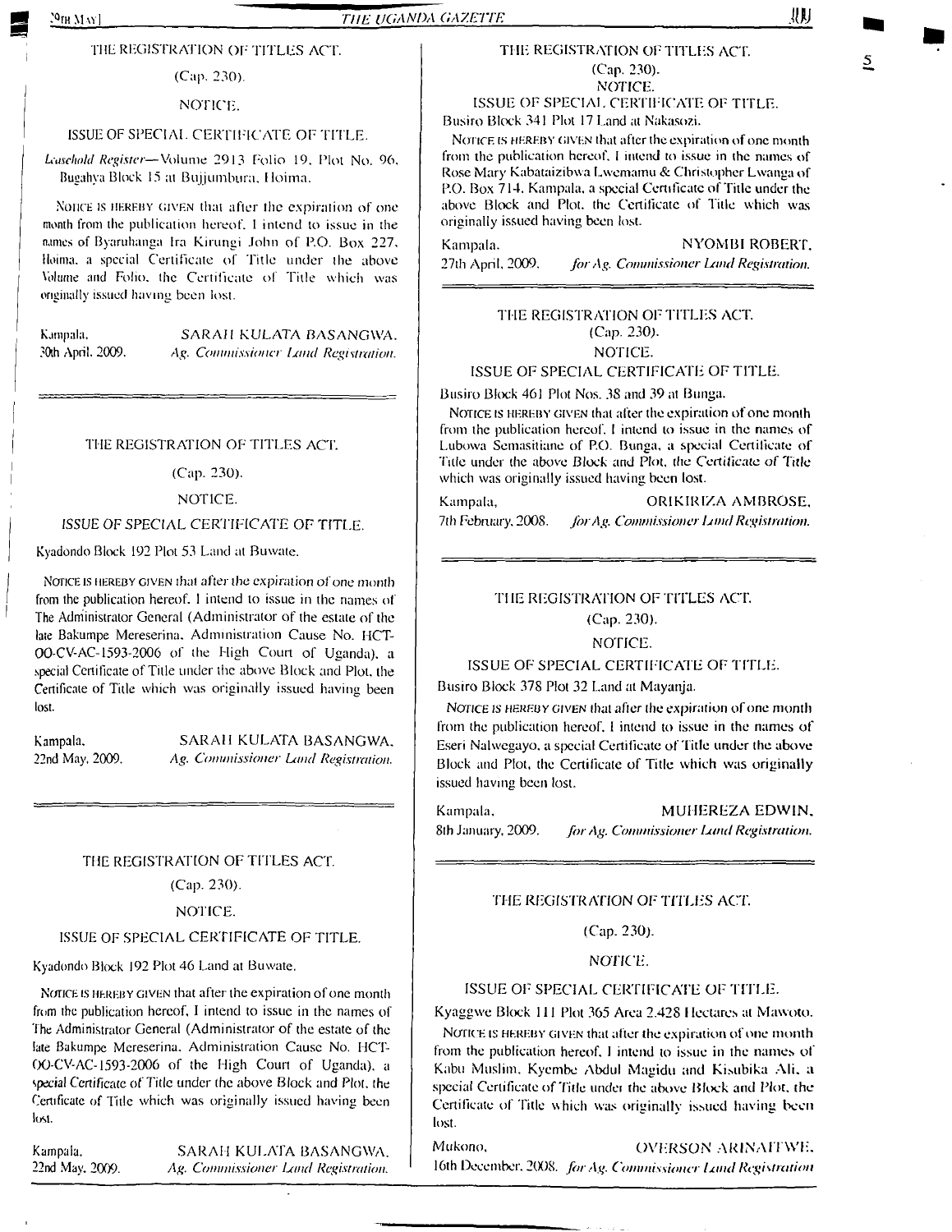## IN Till: MATTER OF ADVOCATES ACT AND

### IN THE MATTER OF THE ADVOCATES COMMISSIONER OF OATHS ACT

## DEED POLL

Know ai L YE men that <sup>I</sup> Gakuru Deogratious Opio Mugabe of P.O Box 6562. Kampala do hereby declare that my correct and true names are Gakuru Deogratious Opio Mugabe and not Gakuru Deo as reflected on my P.L.E result slip and O'Level result shp/Certificate.

AND IN pursuance of such change of names as aforesaid. I hereby decree that I shall at all times hereafter in all dealings and instruments in writing and all former and future d-^ument'. academic -nherutse and correspondences whats ever use and sign the said name of Gakuru Deoarat; & Op. M igabe.

And I hereby a record and request all persons to designate and uidro- me by the names Gakuru Dex gratious Opio Mugabe.

Ar.d. in the pre-ence of Commissioner of Oaths I have riereur<sup>11</sup> subscribed my name of Gakuru Deogratious Opio. Mutabe from Ghilday of May. 2000.

the wid Gakuru Deogratious Opio Mugabe.

GAKERU DEOGRATIOUS OPIO MUGABE. *Deponent.*

### *?. TrIE* MA77ER Or CHANGE OF NAME OF INZIKU OPIO ZENON

### DEED POLL



**ENDA BENT I MEN by this Deed Poll that I Inziku Opio Zenon** *:Jfj* B->. 2174. Kampala. Uganda formerly known as *ing.* Fig. Opio Zenon do hereby renounce and abandon the use of  $\pi$ . To then names and in lieu thereof assume as from the j 4xh da;, of Apnl. 2009 the name Inziku Opio Zenon.

For the purpose of ev idencing such change of name Jnzikuru Opio Zenon, hereby declares that at all material times hereinafter, in all records. deeds and instruments in writing, in all dealings and transactions upon all occasions whatsoever use or subscribe the said name of Inziku Opio Zenon in lieu of Inzikuru Opio Zenon as abandoned.

And <sup>1</sup> Inziku Opio Zenon hereby authorise and require all persons whoever to describe and address me at all material times by such name of Inziku Opio Zenon.

In witness whereof Inziku Opio Zenon hereunto has adopted and substituted the name of Inzikuru Opio Zenon this 14th day of April. 2009.

Dated at Kampala this 14th day of April. 2009 by the said Inziku Opio Zenon the renouncer.

Signed by the renouncer Inziku Opio Zenon.

INZIKU OPIO ZENON. *Renouncer.*

## IN THE MATTER OF THE STATUTORY DECLARATIONS ACT. CAP. 22 IN THE MATTER OF NAKAMYUKA PATRICIA a.k.a NAKAMYUKA TRICIA

### AND

IN THE MATTER OF A STATUTORY DECLARATION IN VERIFICATION AND CLARIFICATION OF NAMES

### STATUTORY DECLARATION

I. Nakamyuka Patricia a.k.a Nakamyuka Tricia of C/o. Kyazze &. Co. Advocates. P.O. Box 3064. Kampala do solemnly declare and state as follows:-

- 1. THAT <sup>I</sup> am an adult female Ugandan of sound mind, resident of Kampala.
- 2. THAT my true and correct name is Angella Patricia Nakamyuka Muzigo as it appears on my birth certificate No. 11669 attached hereto and marked "A".
- 3. THAT the said name being a long one. I have always used Nakamyuka Patricia on my documents.
- 4. THAT however, in the course of registering with the Uganda National Examinations Board for my O'Level exams my name was inadvertently written and registered as Nakamyuka Tricia instead of the full and correct name: Nakamyuka Patricia thus the name Nakamyuka Tricia appears on all my academic documents hereto attached.
- 5. THAT <sup>I</sup> make this declaration in verification and clarification of my said names and do hereby confirm that the name Nakamyuka Patricia and Nakamyuka Tricia refer to one and same person who is me.
- 6. THAT what <sup>I</sup> have declared herein above is true and correct to the best of my knowledge and belief.

Declared at Kampala this 22nd day of May. 2009 by the said Nakamyuka Patricia.

### NAKAMYUKA PATRICIA. *Declarant.*



1 Harris Ahmad son of Maulana Inayatullah Zahid of P.O. Box 9S. Kampala aged 17 years solemnly declare that my name Ahmad was misspelled as Ahmed during the registration of O'Level U.C.E Examinations in 200S.

The purpose of this notice is to inform whoever it may concern that my correct names are Harris Ahmad and not Harris Ahmed.

All my personal documents including passport, birth certificate and national identity card identify me as Harris Ahmad and <sup>I</sup> wish to be identified as such.

Dated this 21st day of May. 2009.

Harris ahmad. *Renouncer.*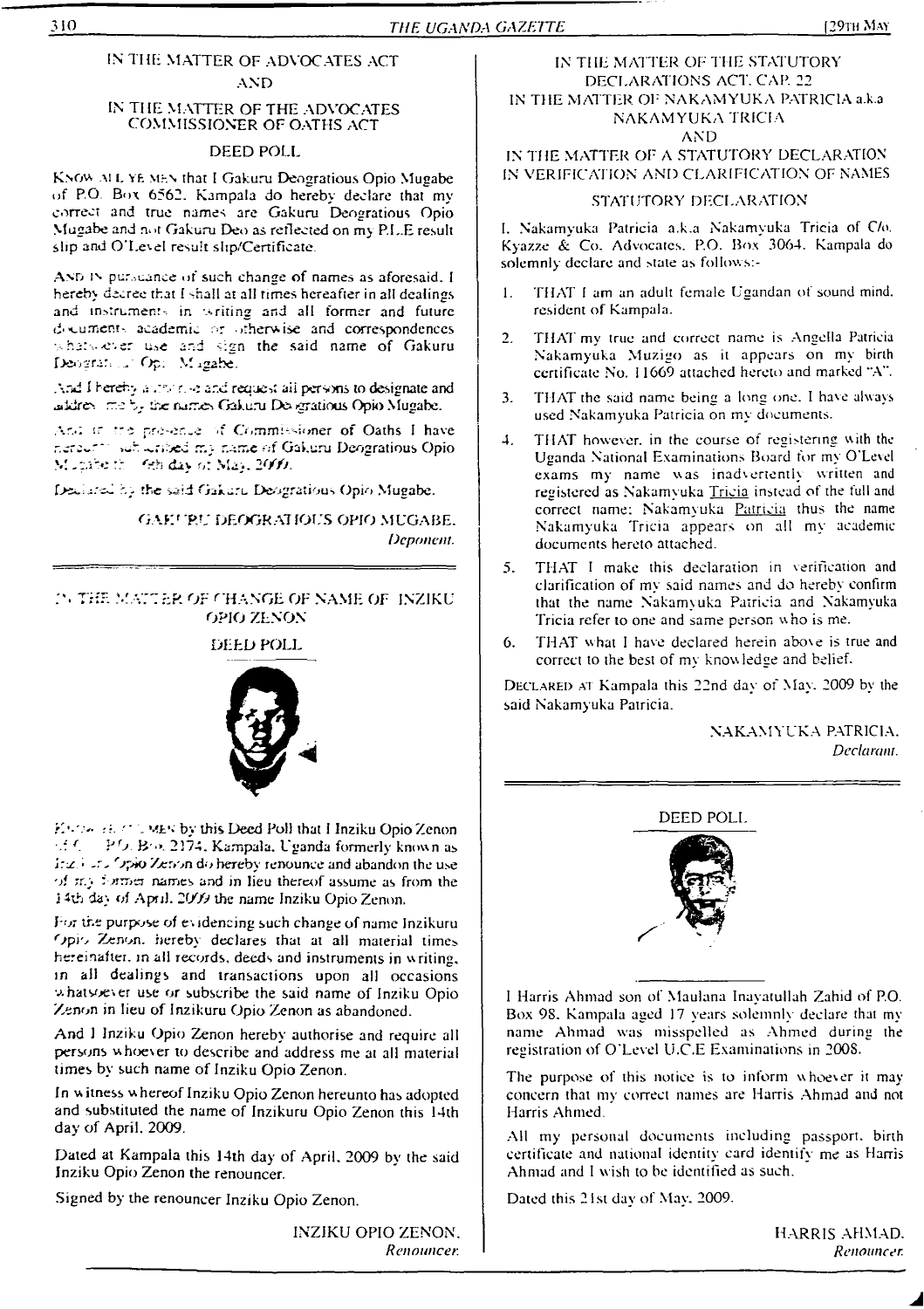### $\mathbb{C}_{\mathrm{BMM}}$

#### *THE UGANDA GAZETTE* 311

## THE REGISTRATION OF TITLES ACT.

# (Cap. 230).

### NOTICE.

#### ISSUE OF SPECIAL CERTIFICATE OF TITLE.

*Register—*Volume 3604 Folio 15. Plot No. 33, hcaranda Gardens. Kampala.

NORCE IS HEREBY GIVEN that after the expiration of one month swn die publication hereof. <sup>1</sup> intend to issue in the names of IvJa Nganda, Sieham Bagaya and Medina Donne Ramathan Kabaganja all of P.O. Box 292. Jinja. a special Certificate of Title ederlhe above Volume and Folio, the Certificate of Title which as originally issued having been lost.

Kampala. SARAH KULATA BASANGWA. ISth March. 2009. Ag. *Commissioner Land Registration.*

#### *THE* REGISTRATION OF TITLES ACT.

(Cap. 230).

#### NOTICE.

#### ISSUE OF SPECIAL CERTIFICATE OF TITLE.

*Leasehold Register—*Volume 799 Folio 22. Plot No. 35. Magwa Crescent. Jinja.

Notice is hereby Given that after the expiration of one month from the publication hereof. <sup>I</sup> intend to issue in the dimes of Pritam Singh Sondh s/o Basakhi Ram of P.O. Box 922. Jinja. a special Certificate of Title under the above Volume and Folio, the Certificate of Title which was originally issued having been lost.

Kampala. EDWARD KARIBWENDE. 2Sth February. 2009. *forAg. Commissioner Land Registration.*



<sup>1</sup> Anser Ahmad son of Maulana Inayatullah Zahid of P.O. Box 98. Kampala aged 18 years solemnly declare that my name Ahmad was misspelled as Ahmed during the registration of O'Level U.C.E Examinations in 2008.

The purpose of this notice is to inform whoever it may vincern that my correct names are Anser Ahmad and not Anser Ahmed.

All my personal documents including passport, birth .ertincate and national identity card identify me as Anser Ahmad and <sup>I</sup> wish to be identified as such.

bated this 21st day of May. 2009.

ANSER AHMAD. *Renounce):*

## THE REGISTRATION OF TITLES ACT. (Cap. 230).

#### NOTICE.

#### ISSUE OF SPECIAL CERTIFICATE OF TITLE.

*Leasehold Register—*Volume 22S2 Folio 21. Plot No. 83, Igara Block 14 at Nyabubarc. Mbarara.

Notice *is* hereby given that after the expiration of one month from lhe publication hereof. I intend to issue in the names of The Registered Trustees of Church of Uganda of P.O. Box 140. Bushenyi. a special Certificate of Tide under the above Volume and Folio, the Certificate of Title which was originally issued having been lost.

Kampala, SARAH KULATA BASANGWA, 27th May, 2009. Ag. Commissioner Land Registration. 27th May. 2009. *Ag. Commissioner Land Registration.*

### IN THE CHIEF MAGISTRATE'S COURT OF MENGO AT MENGO

#### MISCELLANEOUS CAUSE No. 46 OF 2009.

### IN THE MATTER OF MONEY LENDERS ACT CAP. 273

#### AND

### IN THE MATTER OF THE MONEY LENDERS (LICENCES AND CERTIFICATES) RULES SI 273-<sup>1</sup>

### IN THE MATTER OF AN APPLICATION FOR A MONEY LENDERS CERTIFICATE BY M/S. BUMU CENTRAL FINANCE COMPANY LIMITED

#### NOTICE

NOTICE IS HEREBY GIVEN to the general public that an application for a grant of a money lenders' certificate to the above named applicant has been lodged in the Chief Magistrate's Court of Mengo at Mengo.

The said application is fixed for hearing before the Chief Magistrate's Court of Mengo at Mengo on the 30th day of June, 2009 at 2:30 p.in.

Any person desirous of supporting or opposing the said application should appear at the time of *hearing in* person or by Advocate for that purpose. That person must give M/s. Katamba & Co. Advocates. Plot 4 Wilson Road. Ivory Plaza. 2nd Floor—Suite 14. P.O. Box 70801. Kampala notice of his/her intention to do so.

The notice must state the name and address of that person or firm or that of his Advocate and the grounds in support or for the objection and the said notice must reach the Applicants at least 14 days before the date of hearing the Application.

Given under my Hand and Seal of this Honourable Court ihis 19th day of May. 2009.



# $\overline{12}$

 $\aleph$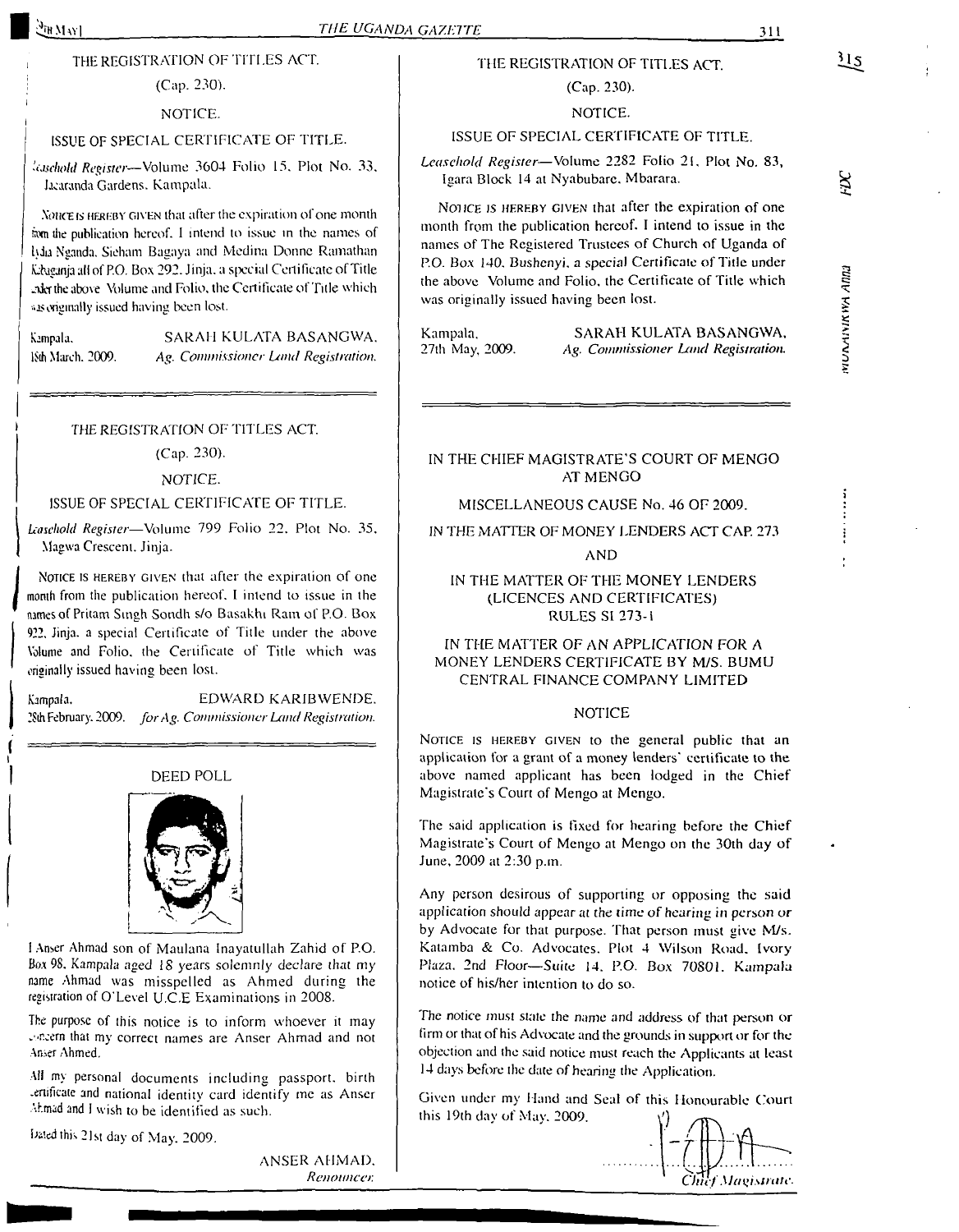#### **STATUTORY INSTRUMENTS SUPPLEMENT No. 11** 29th May, 2009

### **STATUTORY INSTRUMENTS SUPPLEMENT**

*to The Uganda Gazette No. 25 Volume CII dated 29th May, 2009* Printed by UPPC, Entebbe, by Order of the Government.

# **STATUTORY INSTRUMENTS**

## **2009 No. 26.**

## THE MICRO FINANCE DEPOSIT- TAKING INSTITUTIONS (ESTABLISHMENT OF THE MDI DEPOSIT PROTECTION FUND) INSTRUMENT, 2009.

## ARRANGEMENT OF PARAGRAPHS

 $\overline{\phantom{a}}$ 

*Paragraph*

### PART I—PRELIMINARY

- 1. Title
- 2. Application
- 3. Interpretation
- 4. Purpose of instrument

### PART **II—ESTABLISHMENT** OF FUND

- 5. Establishment and object of the Fund
- 6. Size of the Fund
- 7. Borrowing powers
- 8. Investment of surplus money
- 9. Application of moneys of the Fund

## PART III—PAYMENTS INTO THE FUND AND PAYMENT OF PROTECTED DEPOSITS

- 10. Payments into the Fund
- 11. Risk adjusted contribution
- 12. Determining a protected deposit
- 13. Payment out of the Fund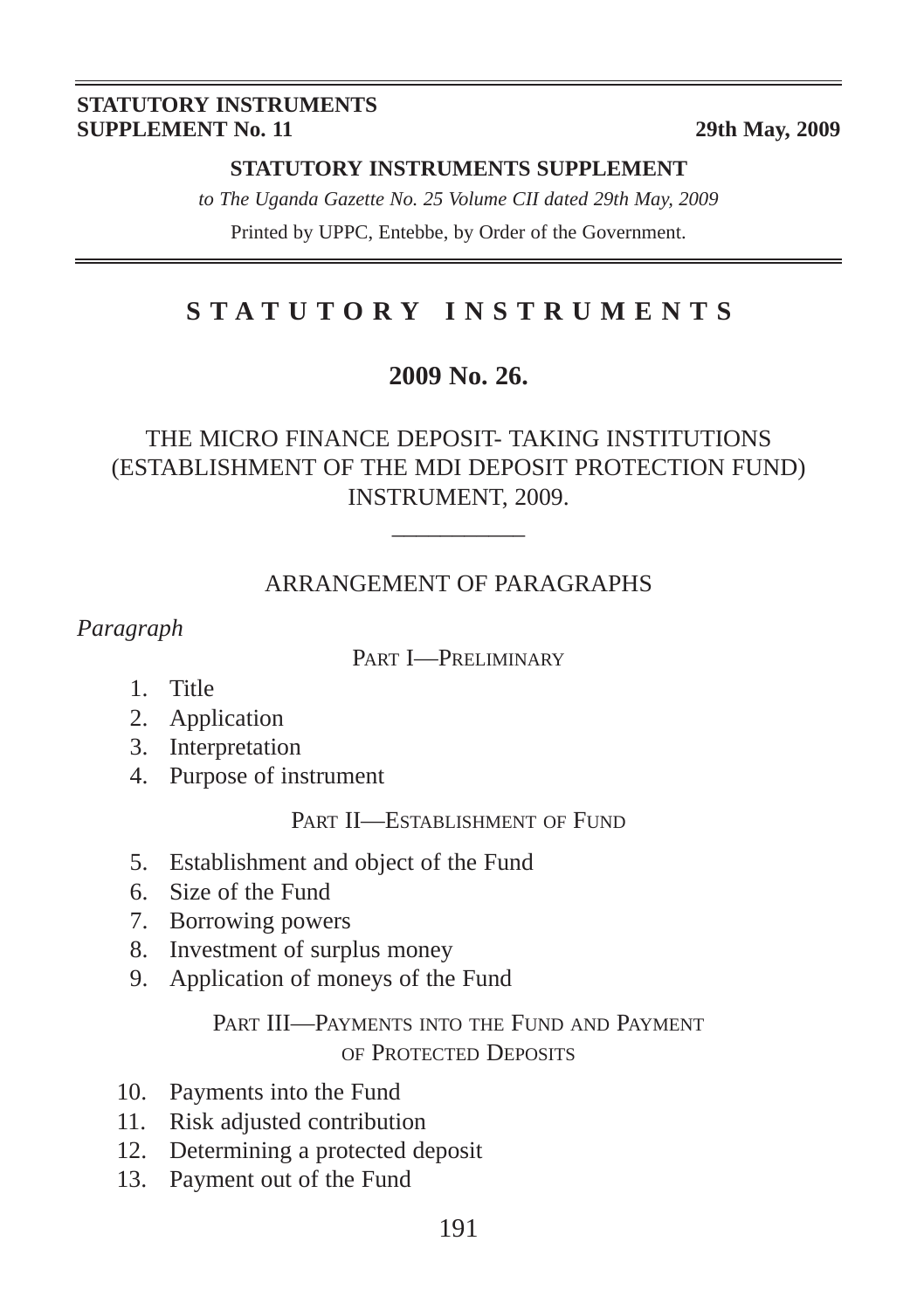## *Paragraph*

- 14. Succession of rights of a customer or depositor
- 15. Calculation of depositor's share in a joint account
- 16. Inspections by the Central Bank
- 17. Withholding of payment of protected deposit
- 18. Excluded deposits
- 19. Public awareness
- 20. Appointment of statutory manager
- 21. Annual report of the Fund
- 22. Civil penalty interest charge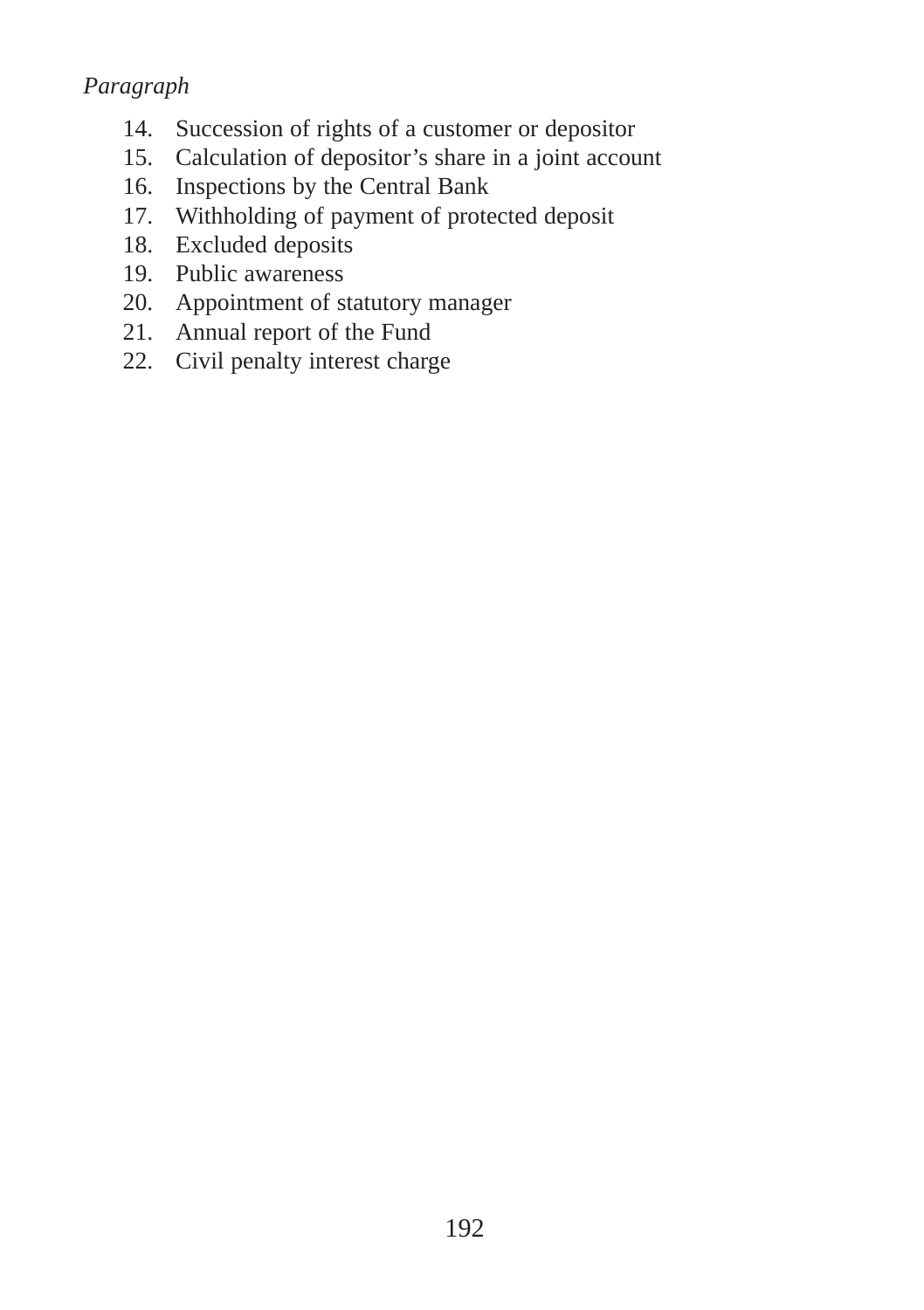## **STATUTORY INSTRUMENTS**

## **2009 No. 26.**

## **The Micro Finance Deposit- Taking Institutions (Establishment of the MDI Protection Fund) Instrument, 2009.**

*(Under section 80(1) of the Micro Finance Deposit – Taking Institutions Act, 2003 Act No. 5 of 2003)*

IN EXERCISE of the powers conferred on the Central Bank by section 80 of the Micro Finance Deposit - Taking Institutions Act, 2003, this Instrument is made this 11th day of May, 2009.

PART I—PRELIMINARY

### **1. Title**

This Instrument may be cited as the Micro Finance Deposit- Taking Institutions (Establishment of the MDI Protection Fund) Instrument, 2009.

## **2. Application**

This Instrument shall apply to all micro finance deposit- taking institutions licensed and regulated by the Central Bank.

## **3. Interpretation**

In this Instrument, unless the context otherwise requires—

- "Act" means the Micro Finance Deposit Taking Institutions Act, 2003;
- "Central Bank" means the Bank of Uganda established under the Bank of Uganda Act;
- "currency point" has the value given to it in the Schedule to this Instrument;
- "customer" means a person entitled to a deposit in an institution as a trustee or persons holding a deposit jointly;
- "depositor" means a person holding an eligible deposit in an institution;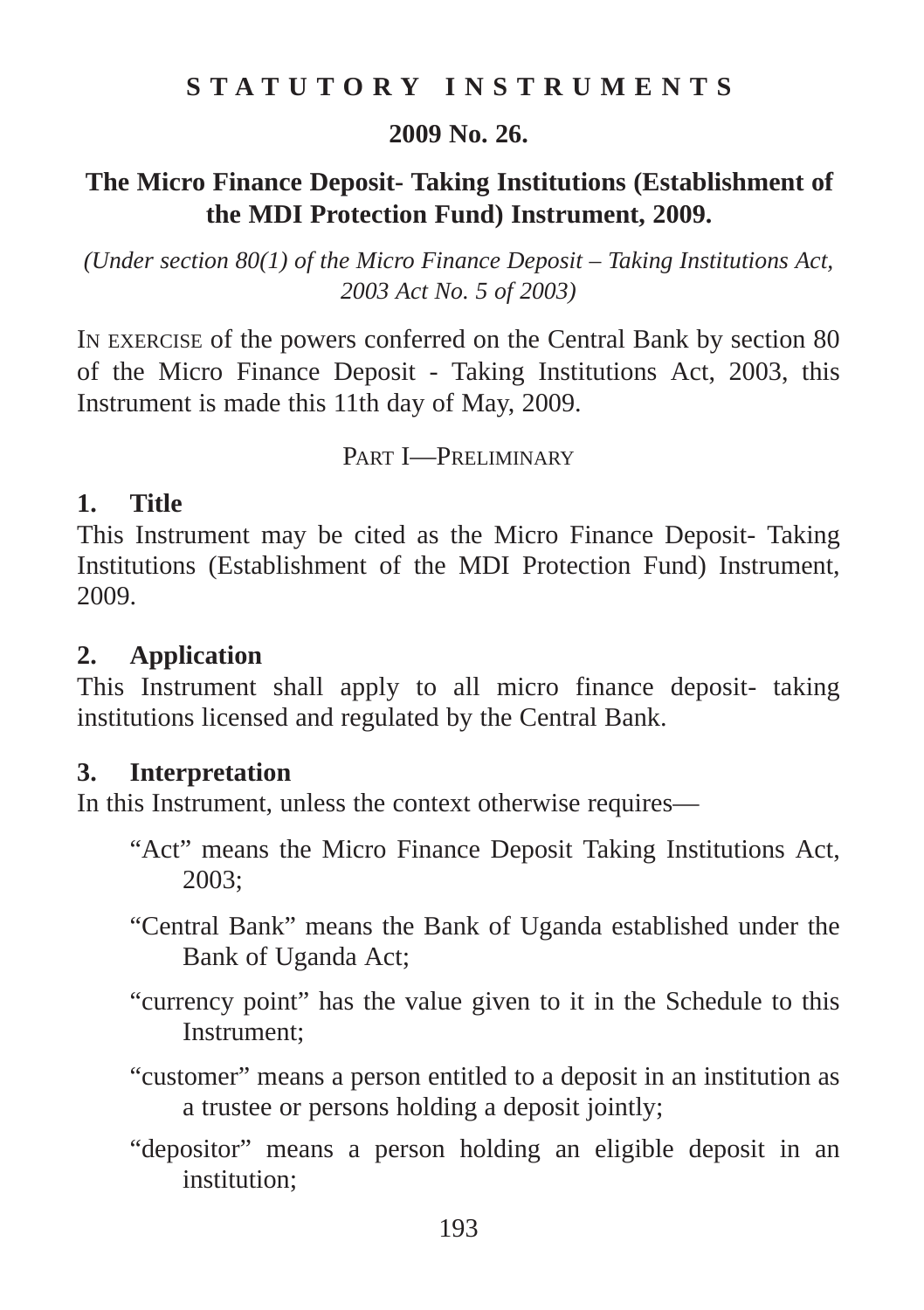- "display material" means information displayed in banking halls or in a conspicuous place in an institution, to promote public awareness and understanding of deposit protection;
- "eligible deposit" means the aggregate of all assets deriving from demand deposits, savings accounts or financial institution certificates deposited by a depositor in an institution in accordance with paragraph 18;
- "Fund" means the MDI Deposit Protection Fund;
- "institution" means a micro finance deposit-taking institution or its legal successors, licensed by the Central Bank to accept deposits from the general public;
- "MDI" means micro finance deposit-taking institution;
- "micro finance business" has the meaning given to it under section 2 of the Act;
- "micro deposit taking institution" means a company licensed to carry on, conduct, engage in or transact in microfinance business in Uganda;
- "protected deposit" means a portion of an eligible deposit protected under this Instrument;
- "protected event" means an event that requires the Fund to pay a depositor in accordance with this Instrument.

## **4. Objectives of Instrument**

The objectives of this Instrument are to—

- (a) provide for the establishment and operation of the MDI Deposit Protection Fund;
- (b) promote a strong and viable micro finance industry in Uganda in order to enhance economic growth by contributing to poverty reduction in both rural and urban areas in Uganda; and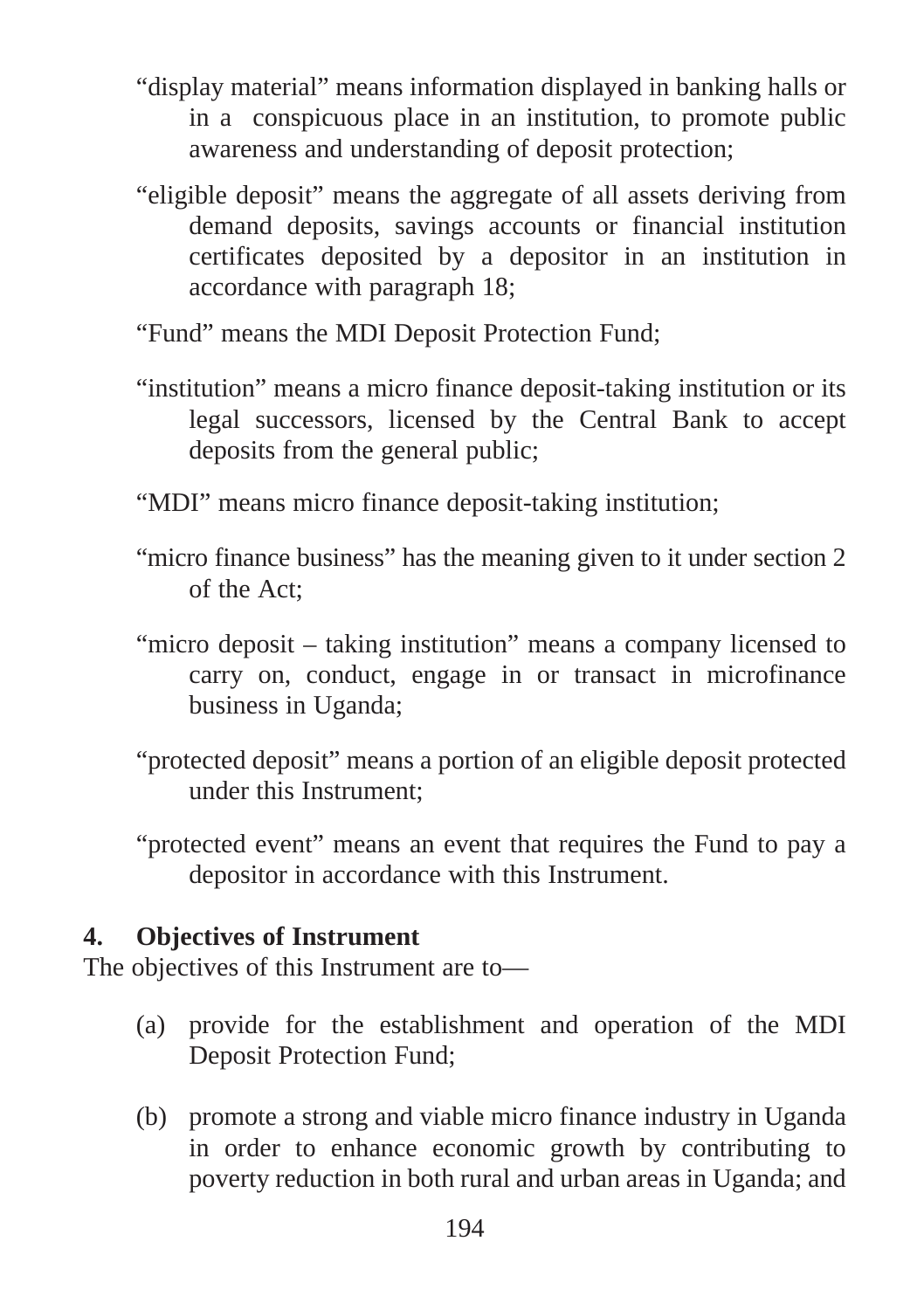(c) promote the growth of the financial sector in Uganda by ensuring that regulated microfinance business is conducted in a safe and sound manner.

PART II—ESTABLISHMENT OF FUND

# **5. Establishment and object of the Fund**

(1) There is established a Fund in the Central Bank to be known as the MDI Deposit Protection Fund.

(2) The object of the Fund is to compensate depositors for losses incurred by them in the event of insolvency of an institution.

(3) The Fund shall, subject to paragraph 18, protect all eligible deposits to the extent of the protected deposit.

(4) The moneys of the Fund shall consist of—

- (a) moneys contributed by institutions under paragraph 10;
- (b) income credited from whatever source;
- (c) money borrowed for purposes of reimbursing depositors in the case of a protected event;
- (5) The Fund shall be managed and controlled by the Central Bank.

# **6. Size of the Fund**

The Central Bank may, from time to by notice in the *Gazette*, fix the size of the Fund as a percentage of the total micro finance deposit-taking institutions sector deposits sufficient to protect the interests of depositors.

# **7. Borrowing powers**

The Central Bank may borrow money in order to reimburse depositors to overcome any deficiency in the Fund pending collection of contributions.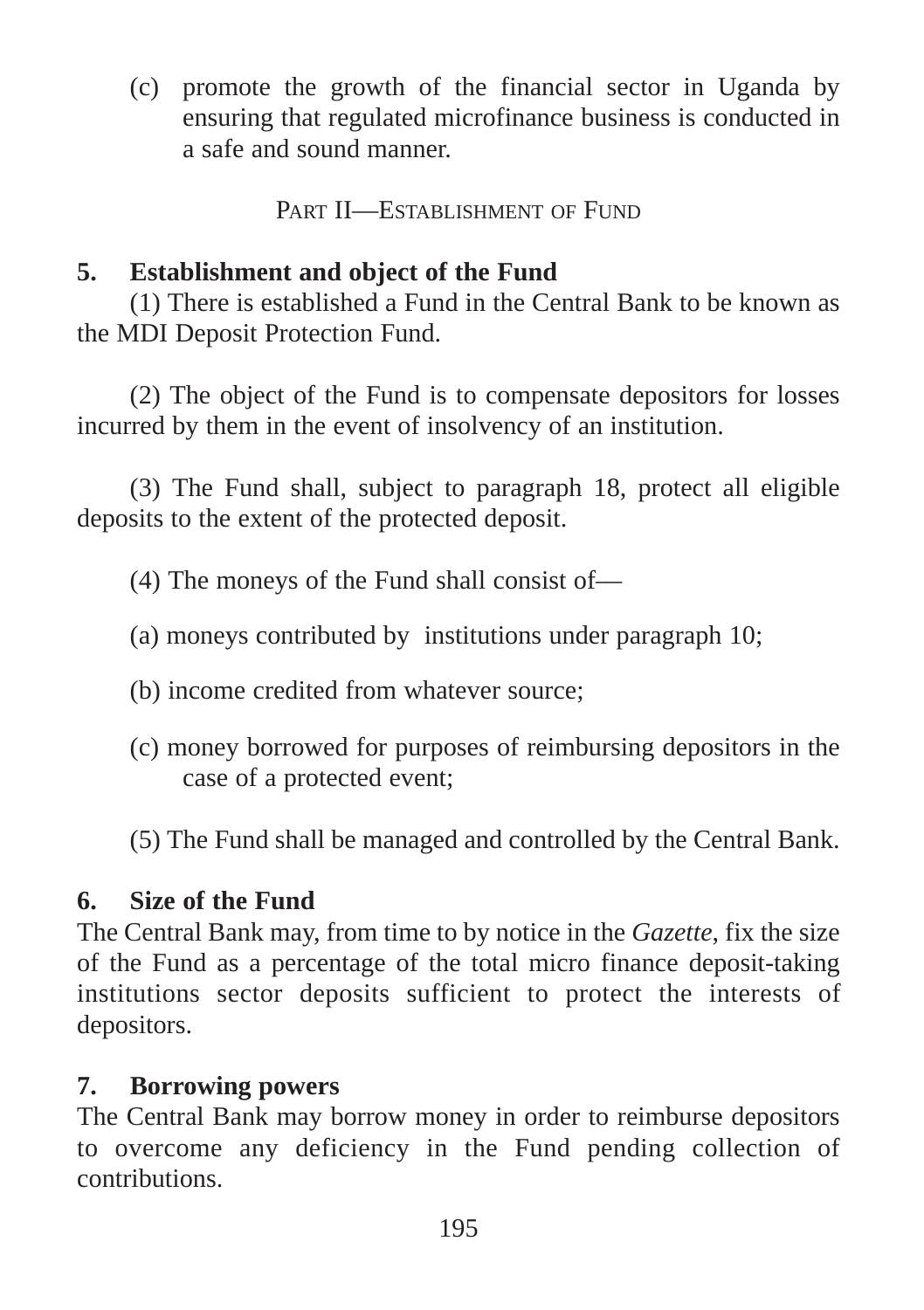## **8. Investment of surplus money**

The Central Bank shall invest the monies constituting the fund according to the terms and limitations of the Fund's investment policy and any income from the investment shall be credited to the Fund.

## **9. Application of the moneys of the Fund**

The moneys of the Fund shall be applied for—

- (a) compensating depositors for losses incurred by them in the event of insolvency of an institution;
- (b) payment and discharge of administrative expenses of the Central Bank;
- (c) repayment of any money borrowed by the fund; and
- (d) repayment of money used to make payments in respect of protected deposits.

PART III—PAYMENTS INTO THE FUND AND PAYMENT OF PROTECTED DEPOSITS

## **10. Payments into the Fund**

(1) There shall be paid into the fund, all moneys referred to in paragraph 5(4).

(2) Every institution shall pay into the Fund, an annual contribution prescribed by the Central Bank by a notice published in the *Gazette.*

(3) The minimum annual contribution shall not be less than 0.2 percent of the total deposit liabilities of the institution during the previous calendar year.

(4) The Central Bank shall, at the end of each calendar year, notify an institution in writing, of the annual contribution which the institution shall pay for the following year.

(5) The annual contribution prescribed under subparagraph (2) shall be paid within twenty one days after the date of receipt of the notice by the institution.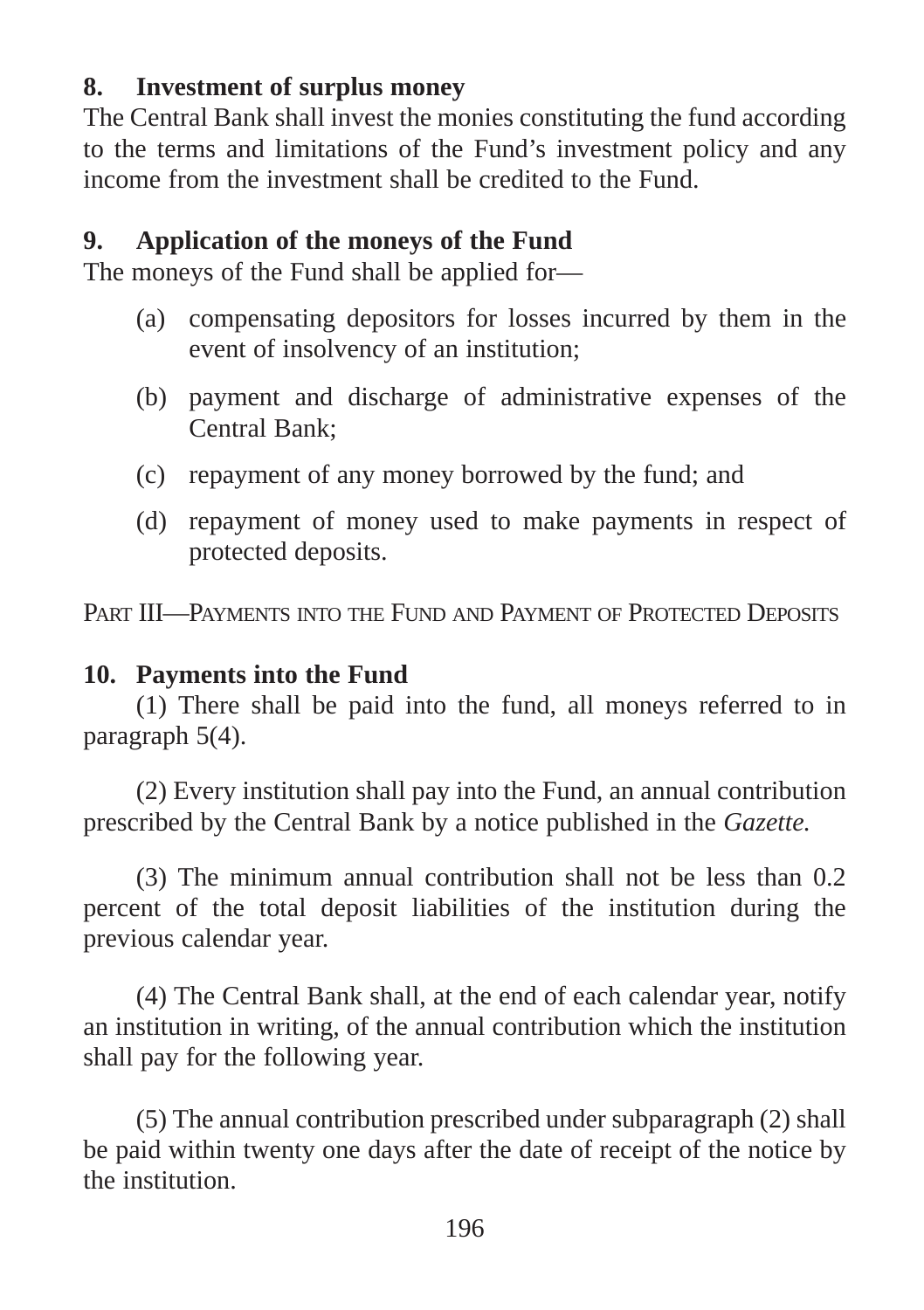(6) Notwithstanding subparagraph (3), the Central Bank may vary the percentage and advise on the basis of weighting.

## **11. Risk adjusted contribution**

(1) The Central Bank may by notice published in the *Gazette* increase the annual contribution beyond the amount prescribed in paragraph 10(3) where the Central Bank discovers that—

- (a) the affairs of an institution are being conducted in a manner detrimental to the interests of depositors and the Central Bank is of the opinion that the continued conduct may cause loss to the Fund;
- (b) the overall performance of an institution is rated as marginal or unsatisfactory.

(2) The contribution increased under subparagraph (1) shall be known as a risk adjusted contribution which shall be based on the ratings resulting from a review of the off-site surveillance reports of the Central Bank.

(3) An institution whose overall performance receives a rating of marginal performance shall be charged an additional charge of 0.1 percent of total deposit liabilities, in addition to the contribution made under paragraph 10(3).

(4) An institution whose overall performance receives a rating of unsatisfactory performance shall be charged an additional charge of 0.2 percent of total deposit liabilities in addition to the contribution made under paragraph 10(3).

## **12. Determination of a protected deposit**

(1) A protected deposit shall be determined from the amount which is the aggregate credit balance of all accounts maintained by a customer or depositor at an institution less any liability of the customer to the institution.

(2) A protected deposit shall not exceed one hundred and fifty currency points or such other amount as the Central Bank may prescribe by statutory instrument.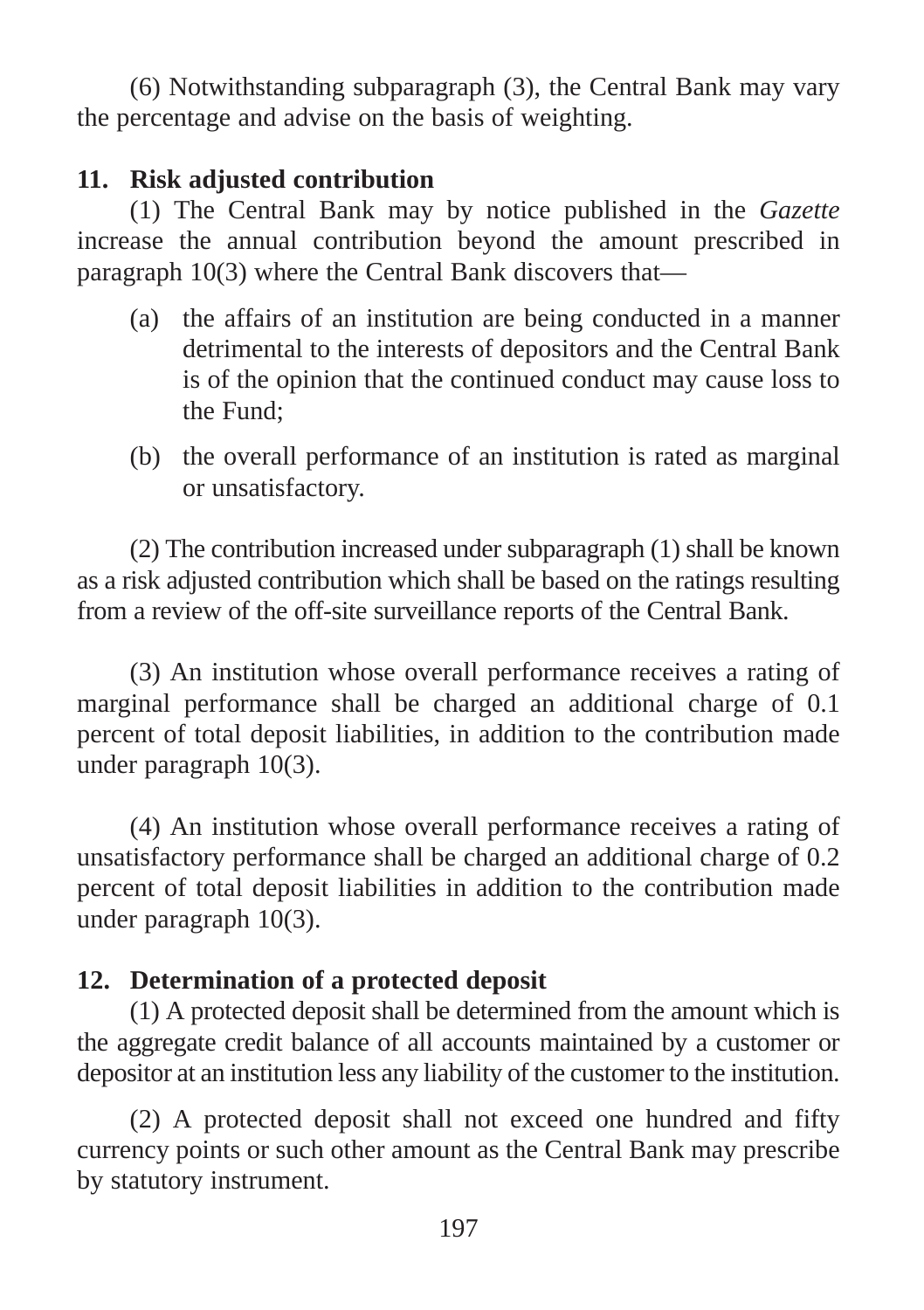## **13. Payments out of the Fund**

(1) There shall be paid out of the Fund all moneys referred to in paragraph 9.

(2) A customer or depositor of an institution may lodge a claim for payment against the Central Bank or its appointed receiver or liquidator where an institution is declared insolvent and put into liquidation by the Central Bank.

(3) The claim made under subparagraph (1) shall be in a form approved by the Central Bank, its appointed liquidator or receiver.

(4) The Central Bank may approve the payment of a claim by a customer or depositor to be made out of the MDI Deposit Protection Fund which the customer or depositor would have been paid if the customer or depositor had made the demand for payment before the date of the protected event.

(5) The Central Bank shall pay the protected deposit to customers or depositors within ninety days of the date of the protected event.

(6) The Central Bank, its appointed receiver or liquidator may, before paying any claim lodged under subparagraph (1) require the claimant to furnish it with such documentary proof as may be proper to show that the claimant is entitled to payment from the fund.

(7) The Central Bank, its appointed receiver or liquidator may decline to make any payment under this paragraph to a person who, in the opinion of the Central Bank, its appointed receiver or liquidator, had any responsibility for, or has profited directly or indirectly from the circumstances leading to the closure of the institution.

(8) A customer or depositor of a closed institution shall not be paid any amount in excess of a protected deposit.

(9) For purposes of paying a protected deposit, any assets of a depositor denominated in foreign currency shall be converted into Uganda Shillings based on the average exchange rates of the Central Bank as at the date of the protected event.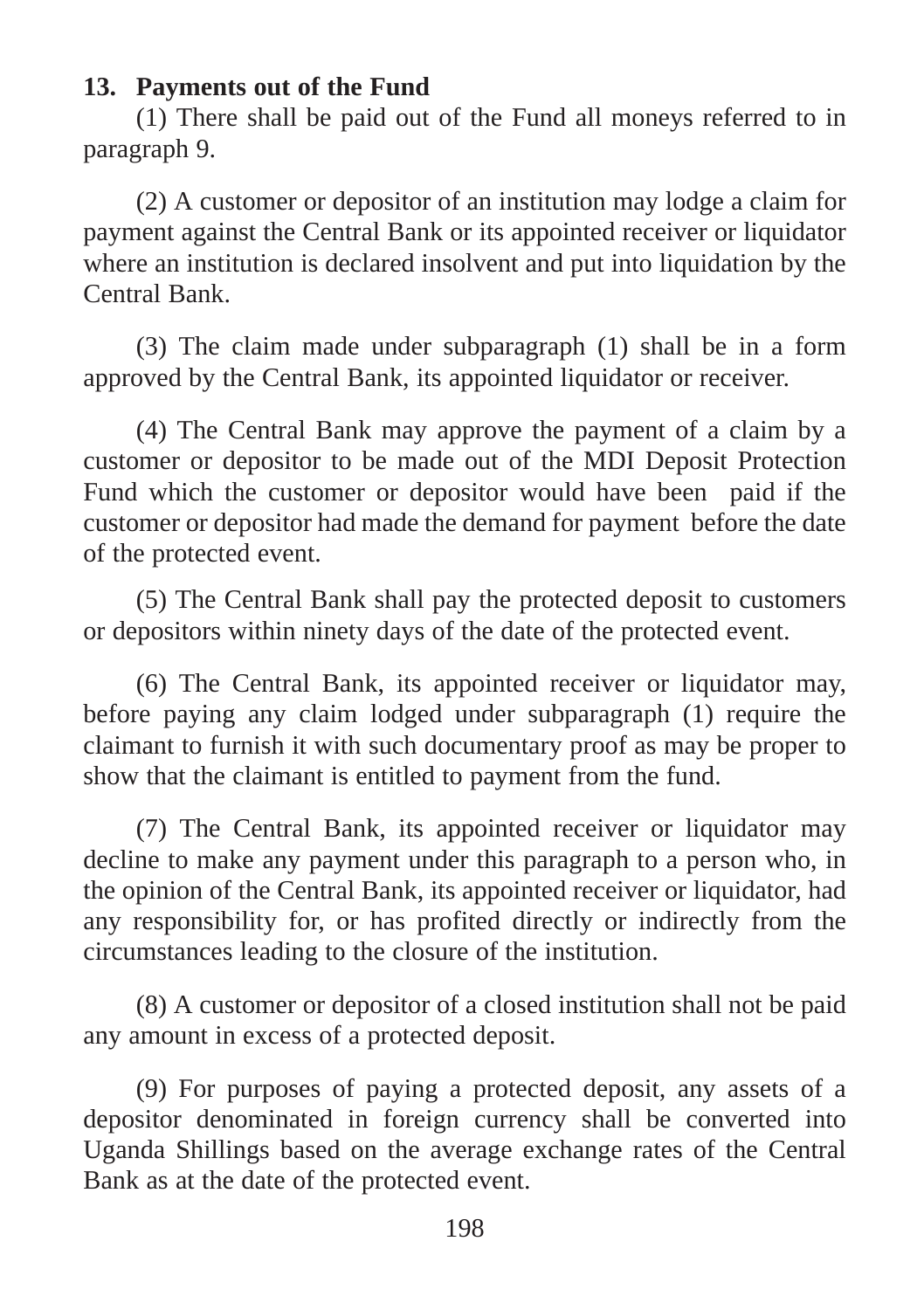(10) Nothing in this paragraph shall be construed so as to impose an obligation on the liquidator to set off any liability of a depositor in an institution.

# **14. Succession of rights of a customer or depositor**

The Fund shall, upon payment of a protected deposit, succeed to the rights of a customer or depositor receiving the payment and is entitled to recover from the failed institution's estate an amount equal to the payment made by the Fund to satisfy the claim of any customer or depositor.

# **15. Calculation of depositor's share in a joint account**

(1) A depositor's share in a joint account shall be calculated equally between the accountholders except where proof to the contrary is provided by each and every accountholder.

(2) The total protection for any joint account will be limited to the amount prescribed this Instrument for a single depositor.

# **16. Withholding of payment of protected deposit**

The Central Bank or its appointed liquidator may direct the Fund to withhold payment of a portion of the protected deposit of any customer in an insolvent institution as may be required to satisfy, whether fully or in part, any liability of that customer to the insolvent institution.

# **17. Inspections by the Central Bank**

Notwithstanding paragraph 13(5) and paragraph 16, the Central Bank may carry out inspections to ascertain the type, number and values of the protected deposits which, but for the closure would be payable by the institution.

# **18. Excluded deposits**

Eligible deposits shall not include depositor assets which are—

- (a) derived from operations that have been declared illegal by a court decision, in respect of which the period of appeal has expired without an appeal being made or where no further appeal is pending;
- (b) kept in any account in which the account title is not clear as to who owns the account;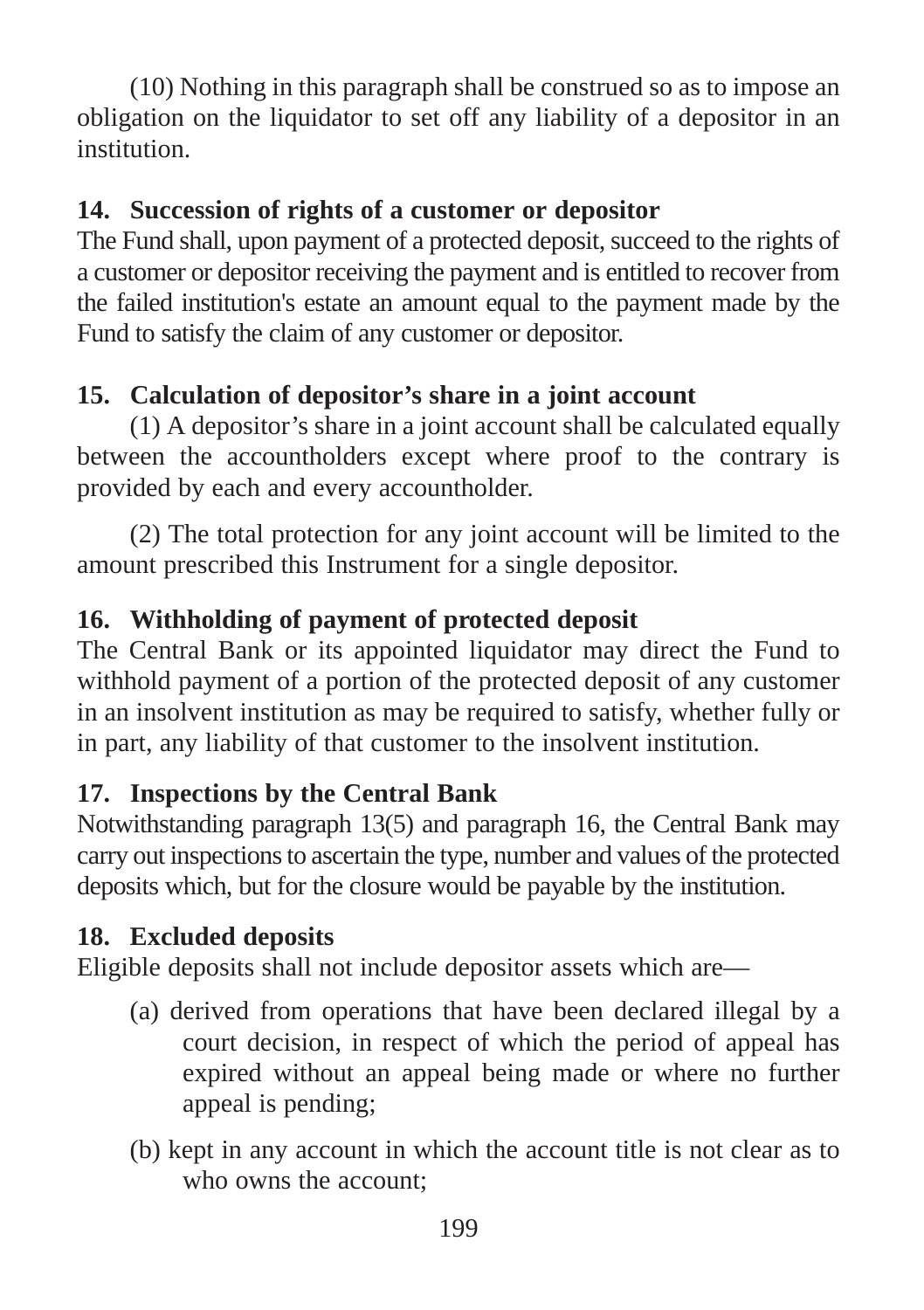- (c) kept in a safe deposit box;
- (d) held in any kind of safekeeping or custodial arrangement with an institution;
- (e) deposited by other domestic or foreign financial institutions on their own behalf and for their own account;
- (f) from domestic or foreign government entities;
- (g) from domestic or foreign companies;
- (h) from domestic or foreign undertakings for collective investment;
- (i) from domestic or foreign pension and retirement funds;
- (j) assets from the institution's board members, Managing Directors, managers, members of the audit board, shareholders of five percent or more of the institution's capital, persons responsible for carrying out the statutory audits of the institution's accounting documents;
- (k) from companies in the same Group as each institution;
- (l) for which it is determined that the depositor has obtained from the institution rates or any other financial concession which may have helped to aggravate the institution's financial condition;
- (m) from companies which may be excluded from deposit protection coverage by the Act or any other law; or
- (n) debt securities issued by an institution and any other liabilities arising out of the institution's own acceptances and promissory notes.

## **19. Public awareness**

(1) The Fund will provide institutions with display material containing the Fund logo.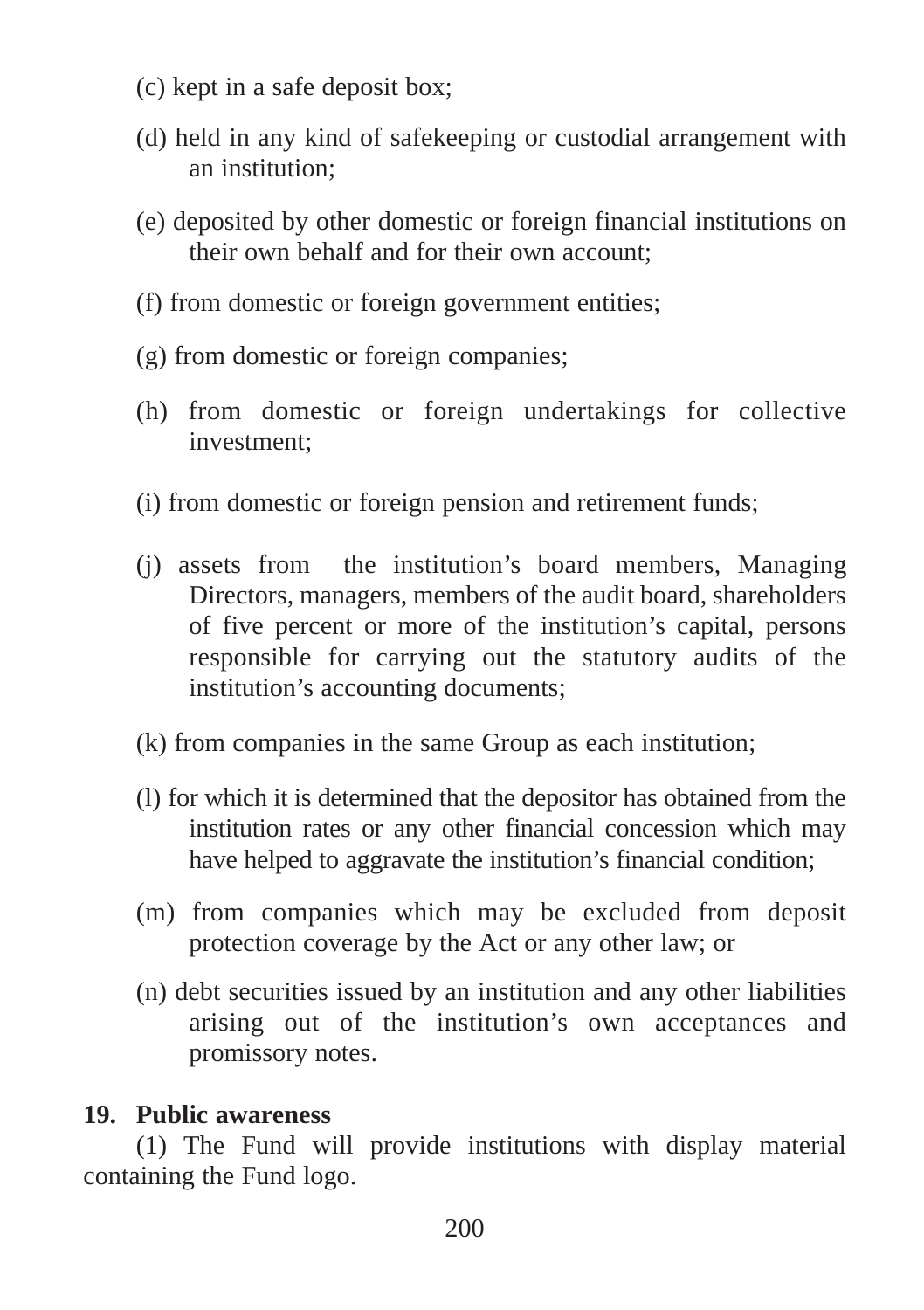(2) Every institution shall permanently exhibit the display material at its public entrance and exit doors and adjacent to each teller station in its banking hall.

(3) Every institution shall display the statement "Deposits Protected by the MDI Deposit Protection Fund" on all web sites, official stationery and print advertising.

(4) All radio and television adverts made by an institution shall contain a statement that its deposits are protected by the MDI Deposit Protection Fund.

## **20. Appointment of statutory manager**

(1) An institution may appoint a statutory manager who shall be responsible for paying protected depositors.

(2) Where a statutory manager is appointed under subparagraph (1), the statutory manager shall pay the protected depositor within ninety days from the date of appointment of the statutory manager.

(3) Where the licence of an institution under statutory management is to be revoked, and the institution is placed into liquidation, the protected deposits shall be paid by the Fund in accordance with this Instrument but in any case not latter than ninety days.

## **21. Annual report of the Fund**

(1) The Central Bank shall, within four months after the end of each financial year, submit audited financial statements and an annual report of its operation of the Fund to the Minister and to every institution.

(2) The financial year of the Fund shall be a calendar year beginning on the 1st day of January and ending on the 31st day of each year.

## **22. Civil penalty interest charge**

An institution which fails to pay a contribution payable under this Instrument is liable to pay a civil penalty interest charge of 1 percent of the unpaid amount for every day which the contribution remains unpaid after the notice to pay has been issued to the institution.